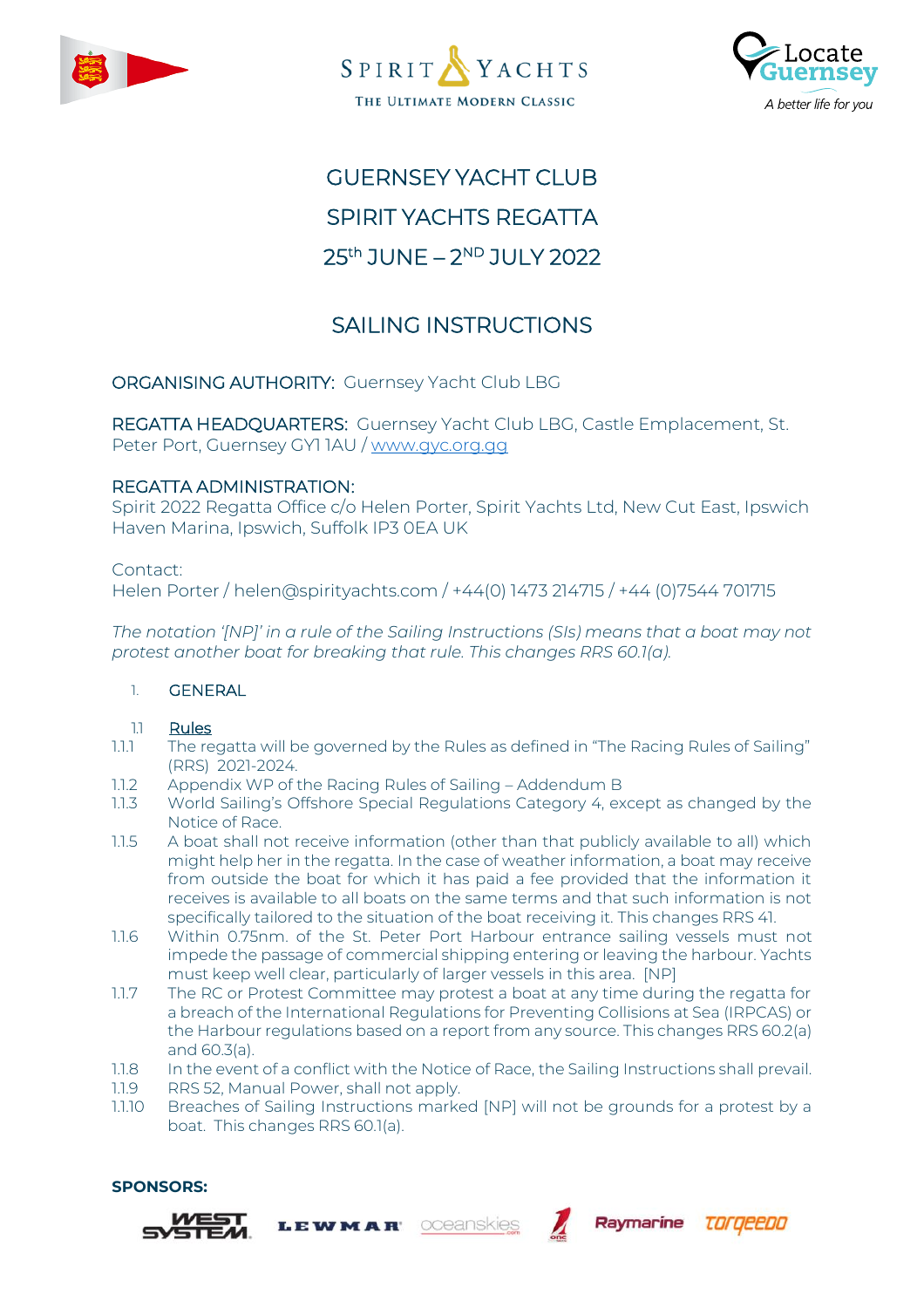





1.1.11 One race out of the series must be completed with a female helm who must helm from before the preparatory signal until after the finish. Race to be selected by the yacht's regular helm and crew and the race committee should be notified before the start of the selected race.

## 1.2 Communications

- 1.2.1 Notices to competitors will be posted on the Official Notice Board (ONB) which will be the Race Committee WhatsApp Group
- 1.2.2 Signals made ashore will be displayed on the Guernsey Yacht Club main flag staff under the Spirit Yachts Flag.
- 1.2.3 There will be a daily briefing in the regatta marquee at 9:00am Sunday, Tuesday and Friday, and 1030hrs Monday. The briefing for the passage race on Thursday 30th June will take place at Guernsey Yacht Club at 1700hrs on Wednesday 29<sup>th</sup> June.
- 1.2.4 The VHF call sign for the Race Committee will be "Spirit One". VHF International Channel 37A(M1) will be used to communicate with Competitors unless a pink Flag is displayed by the Committee Boat when International Channel 72 will be used.
- 1.2.5 Except in an emergency or to comply with SI 3.7, a boat shall neither make radio transmissions while racing nor receive radio communications not available to all boats. This restriction also applies to all other communication devices.
- 1.2.6 Two WhatsApp groups will be used to assist competitors to stay informed of RC intentions, notices, results, protest details and other information during the regatta. The mobile numbers provided on the entry form will be added to the groups. One group will be used for Race Committee postings only (Spirit Regatta ONB). The other will be for competitors to communicate with the Race Committee. (Spirit Regatta Competitors)

## 1.5 Changes to the Sailing Instructions

1.5.1 Any changes to the Sailing Instructions will be posted on the ONB at least one hour before the first warning signal on the day it will take effect. Any changes to the schedule of races will be posted not later than 2000hrs on the day before it will take effect.

## 1.6 Official Boats

1.6.1 The Committee Vessel will display a GYC pennant.

LEWMAR

- 1.6.2 Official vessels will display a GYC pennant.
- 1.6.3 Boats shall keep clear of all Official Vessels.

## 1.7 **Advertising**<br>171 The Spirit Y

The Spirit Yachts flags supplied on registration should be flown at all times when moored in St Peter Port harbour and while leaving or entering the harbour as far as practical. [NP]

oceanskies

Raymarine

TOrgeepo



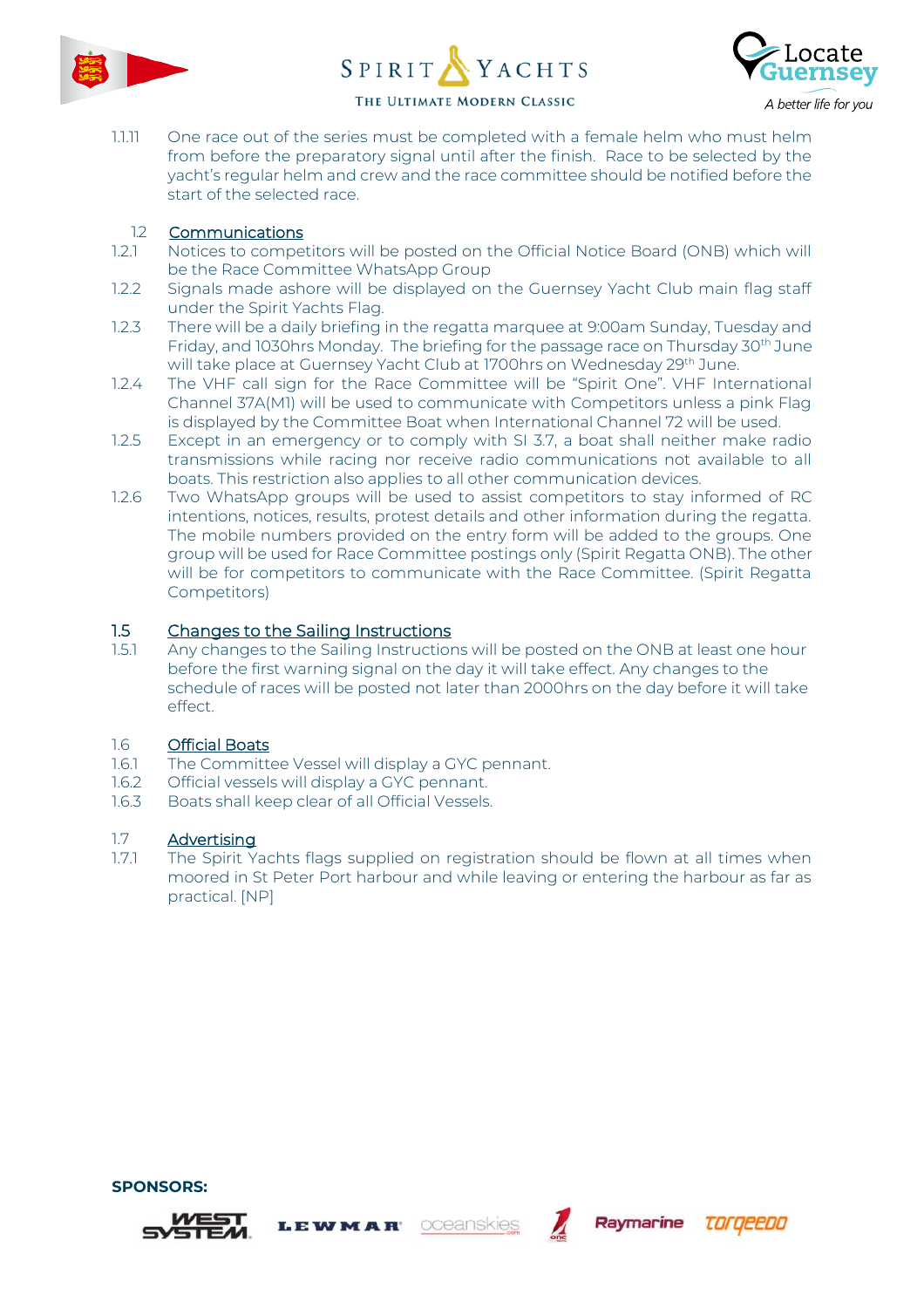





## 1.8 Race schedule

1.8.1 The intended race schedule is as follows:

| Date                           | Races         | First Warning<br>Signal | <b>Type of Racing</b>         | <b>HW</b><br><b>St Peter Port</b> |
|--------------------------------|---------------|-------------------------|-------------------------------|-----------------------------------|
| Sunday 26 <sup>th</sup> June   | $\mathcal{L}$ | 10.30                   | Short Inshore                 | 0530 7.7m                         |
| Monday 27 <sup>th</sup> June   |               | 1200                    | Passage                       | 06107.9m                          |
| Tuesday 28 <sup>th</sup> June  |               | 10.30                   | Long Inshore                  | 0700 8.0m                         |
| Wednesday 29th<br>June         | Lay Day       | N/A                     | Possible rescheduled<br>races | 0740 8.1m                         |
| Thursday 30 <sup>th</sup> June |               | 0900                    | Passage                       | 0810 8.2m                         |
| Friday 1st July                |               | 1030                    | Long Inshore                  | 0850 8.2m                         |

- 1.8.2 Classes may start together or separately. The plan for the first race of the day shall be announced at the daily competitors' briefing and repeated on VHF after the Orange Flag is displayed.
- 1.8.3 No warning signal will be made after 1500hrs on Friday 1st July. This changes the Notice of Race.

### 1.9 Racing Areas

- 1.9.1 Inshore racing will be in The Little Russell and the Great Bank.
- 1.9.2 The intention is to sail two passage races around local islands. The courses will depend on the weather and tides.

## 1.10 Obstructions [NP]

- 1.10.1 Whilst racing, boats shall not:
- 1.10.2 Pass between Castle Cornet and Oyster Rock

**LEWMAR** 

1.10.3 Sail West of a line between Oyster Rock and Castle Breakwater Lighthouse.

## 1.11 The Start

One of two start lines shall be used: Committee Boat Starting Line or Castle Cornet Starting Line.

## 1.11.1 Committee Boat Starting Line:

- 1.11.1.1 The approximate position of the Committee boat will be advised at the morning briefing and confirmed by VHF at least 30 minutes before the start.
- 1.11.1.2 The Starting Line will be between a staff displaying an orange flag on the Main Committee Vessel and an inflatable outer distance mark (ODM). The committee vessel can be at either end of the line. The colour and shape of the ODM will be announced after the Warning Signal.
- 1.11.1.3 An inner limit mark may be laid and if laid has the same required side as the main committee vessel.

## 1.11.1.2 Castle Cornet Starting Line:

- 1.11.1.2.1 When international code Flag "Second Substitute" is displayed from the Guernsey Yacht Club flagstaff the starting line will be an extension of a line through two posts, indicated by triangles, located on the south-east corner of Castle Cornet.
- 1.11.1.2.2 The inner limit distance mark will be a buoy positioned approximately 0.1nm from the shore (mark D).







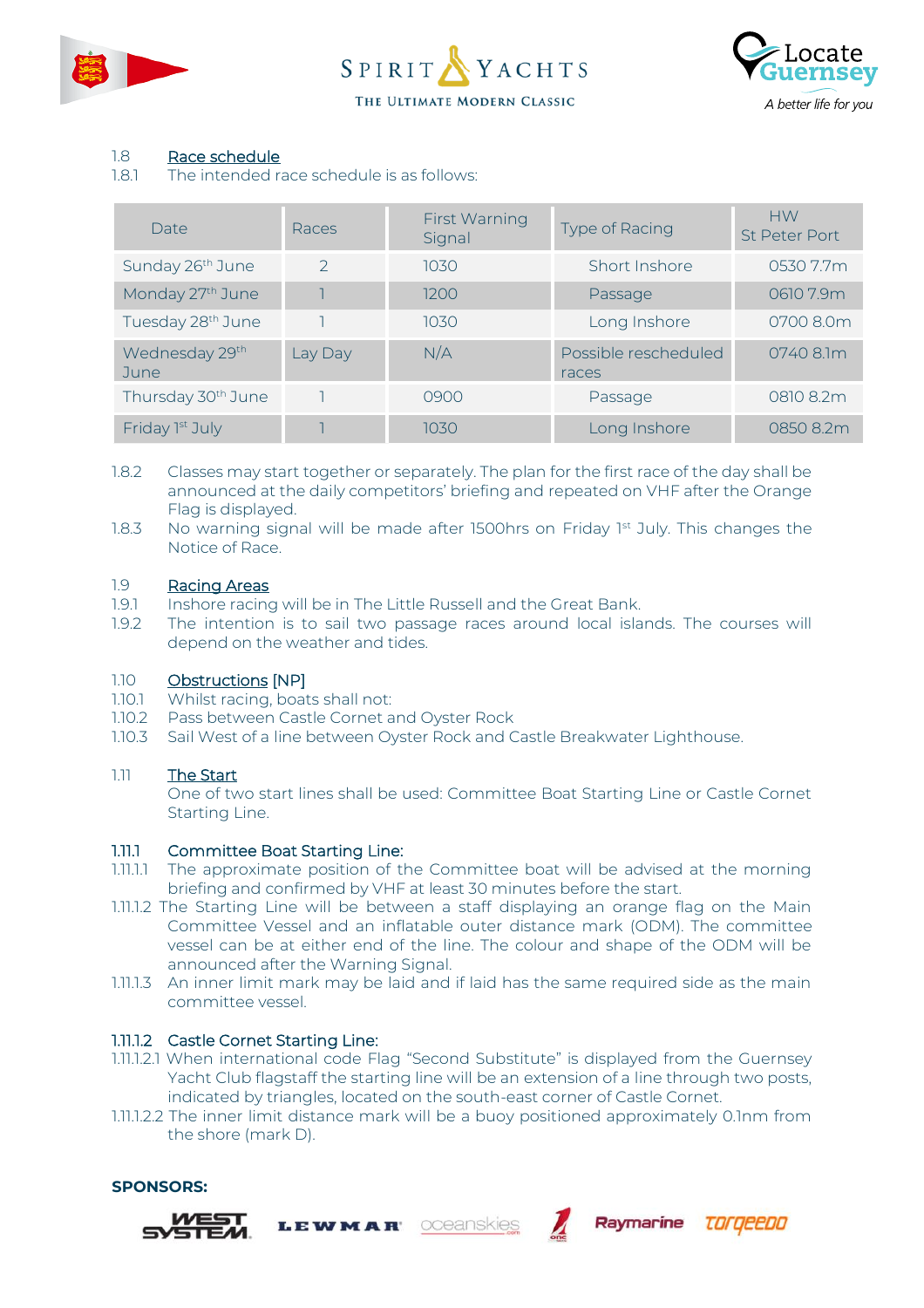





## THE ULTIMATE MODERN CLASSIC

- 1.11.1.2.3 The outer distance mark will be a laid buoy on the extension of this line. Its colour and shape will be given over VHF after the Warning Signal.
- 1.11.1.2.4 The direction of the start will be given over VHF.
- 1.11.1.2.5. All starting signals will be displayed from the race officers' station situated on the SE corner of Castle Cornet.
- 1.11.1.2.6 The preparatory signal will be a white disc displayed one minute after the warning signal and removed one minute before the start. This changes RRS Race Signals.
- 1.11.2 To alert boats that a race will begin soon, an orange flag will be displayed, with a sound signal, approximately five minutes before the warning signal.
- 1.11.3 A boat starting later than 10 minutes after her starting signal may be scored Did Not Start (DNS) without a hearing. This changes RRS A5.
- 1.11.4 Individual recalls may be broadcast on VHF using the word "X-Ray". The details of any OCS boats may be subsequently given at least 30 seconds after the start.
- 1.11.5. Before the first warning signal of the day, each yacht shall pass close to the inner limit of the start line on starboard tack to ensure they are seen and registered. Otherwise, they may be scored DNS. [NP]

## 1.12. The Finishing Line

One of three finishing lines shall be used:

## 1.12.1. Main Committee Boat finishing line

1.12.1.1 The finishing line shall be the same as the Committee Boat starting line except that the inner limit will be a staff displaying a blue Flag on the committee boat.

## 1.12.2 The Mark Boat Finishing Line

1.12.2.1 The finishing line shall be between a staff displaying a Blue Flag on a Race Committee Boat and a nearby mark of the course.

## 1.12.3. Castle Cornet Finishing Line

1.12.3.1. The finishing line will be an extension of a line through two posts, indicated by triangles, located on the southeast corner of Castle Cornet. The outer distance mark will be a buoy positioned approximately one cable from the shore (mark D).

## 1.13 Race Results and Scoring

Scoring will be according to RRS Appendix A (the low point scoring system) except that:

- 1.13.1 RRS A3 last sentence is changed to read "however, when a handicap or rating system is used a boat's corrected time, rounded to the nearest second, shall determine her finishing place."
- 1.13.2 At least two races must be completed to constitute a series.

**LEWMAR** 

1.13.3 When fewer than 4 races have been completed a boats series score shall be the total of her race scores.

1.14.4 When 4 or more races have been completed a boats series score shall be the total of her race scores excluding her worst score.

- 1.13.5 If only one Passage Race is sailed, the score for that race is non-discardable.
- 1.13.6 A tie in overall points for the Spirit Yachts Regatta Cup will be broken by the points gained in the last Passage Race or if that fails, the last long inshore race. If the tie remains, the tie shall be broken by A8. This changes RRS A8.

## 1.14 Safety

**SPONSORS:**

1.14.1 A boat that retires from a race should notify the Race Committee before leaving the race area. [NP]

## 1.15 Support Boats [NP]

1.15.1 Team leaders, coaches, support personnel, and anyone associated with a competitor shall stay at least 100 metres away and shall not communicate with any boat that is

oceanskies

Raymarine

torgeepo

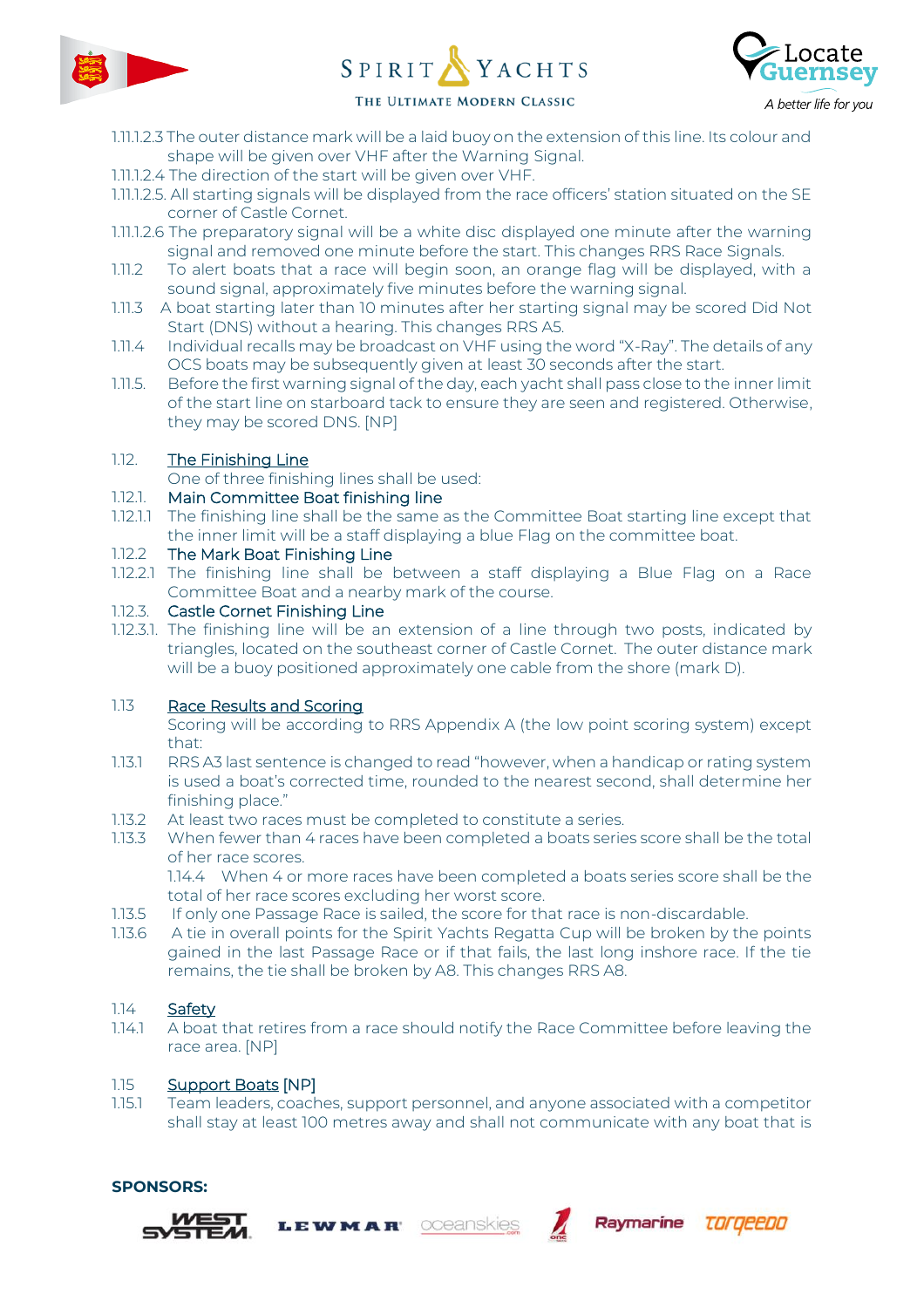





THE ULTIMATE MODERN CLASSIC

racing unless attending a boat in distress, requiring assistance, or as directed by the Race Committee.

1.15.2 Support boats should register at registration and provide a name, mobile number, and boat name.

## 1.16 Haul Out Restrictions and Swimming [NP]

- 1.16.1 As from 0900hrs on Saturday  $25<sup>th</sup>$  June boats shall not be hauled out during the regatta except with the prior written permission, and according to the terms, of the race committee.
- 1.16.2 Swimming and diving in St Peter Port harbour is not allowed under the byelaws. Boats shall not allow any person associated with them to swim in the harbour.

## 1.17 Replacement of Crew or Equipment

1.17.1 There is no restriction to replacing crew or equipment other than those in the IRC Class rules.

## 1.18 Protests and Requests for Redress

- 1.18.1 Boats intending to protest should radio or WhatsApp their intention to the Race Committee immediately on completion or retirement from the race concerned just giving their sail number and the sail number of the boat being protested and await an acknowledgement. This adds to RRS 61.1(a).
- 1.18.2 The protest time limit is ninety minutes after the time of the last boat to finish the race or when the Race Committee signals no more racing today, whichever is later. This will be extended if it takes more than 30 minutes for boats to get back to their berths.
- 1.18.3 Notification of a protest by the Race Committee or the Protest Committee against a competitor will be posted on the Official Notice Board to inform boats under RRS 61.1(b).
- 1.18.4 A schedule of protest hearings will be posted on the Official Notice Board within 20 minutes of the Protest Time Limit to inform competitors of hearings in which they are parties or named as witnesses. Further protest hearings may be added to the schedule.
- 1.18.5 Protests shall be lodged at Guernsey Yacht Club or by WhatsApp to Helen Porter (+44 (0) 7544 701715).

## 1.19 Penalties

- 1.19.1 When the Race Committee observes a breach of Sailing Instruction 1.11, it shall, without a hearing, apply a standard time penalty of 2%. This changes SI 1.14.1, RRS 63.1 and A5.
- 1.19.2 Should the Race Committee consider a standard time penalty to be inappropriate, it shall protest the boat.
- 1.19.3 If, in a valid hearing brought by the Race Committee under Sailing Instruction 1.20.2, a boat is found to have infringed Sailing Instruction 1.11, the penalty will be at the discretion of the protest committee but will not be less than a time penalty of 2%.
- 1.19.4 See sections 2 and 3 of the Sailing Instructions for other penalties.

LEWMAR

## 1.20 Shortening Course

1.20.1 In addition to RRS 32, when the race committee believe that boats are unlikely to finish within the time limit, the race committee may display of S over N before the time limit and score boats in the order, corrected on handicap, that they passed through the last gate or mark at which the Race Committee are able to establish a finishing order. Such a line becomes the finishing line for those boats. However, no boat shall be scored better than any boat that completed the course before S over N has been displayed. This changes RRS 35 and RRS A5.

oceanskies

Raymarine

**TOrgeebo** 

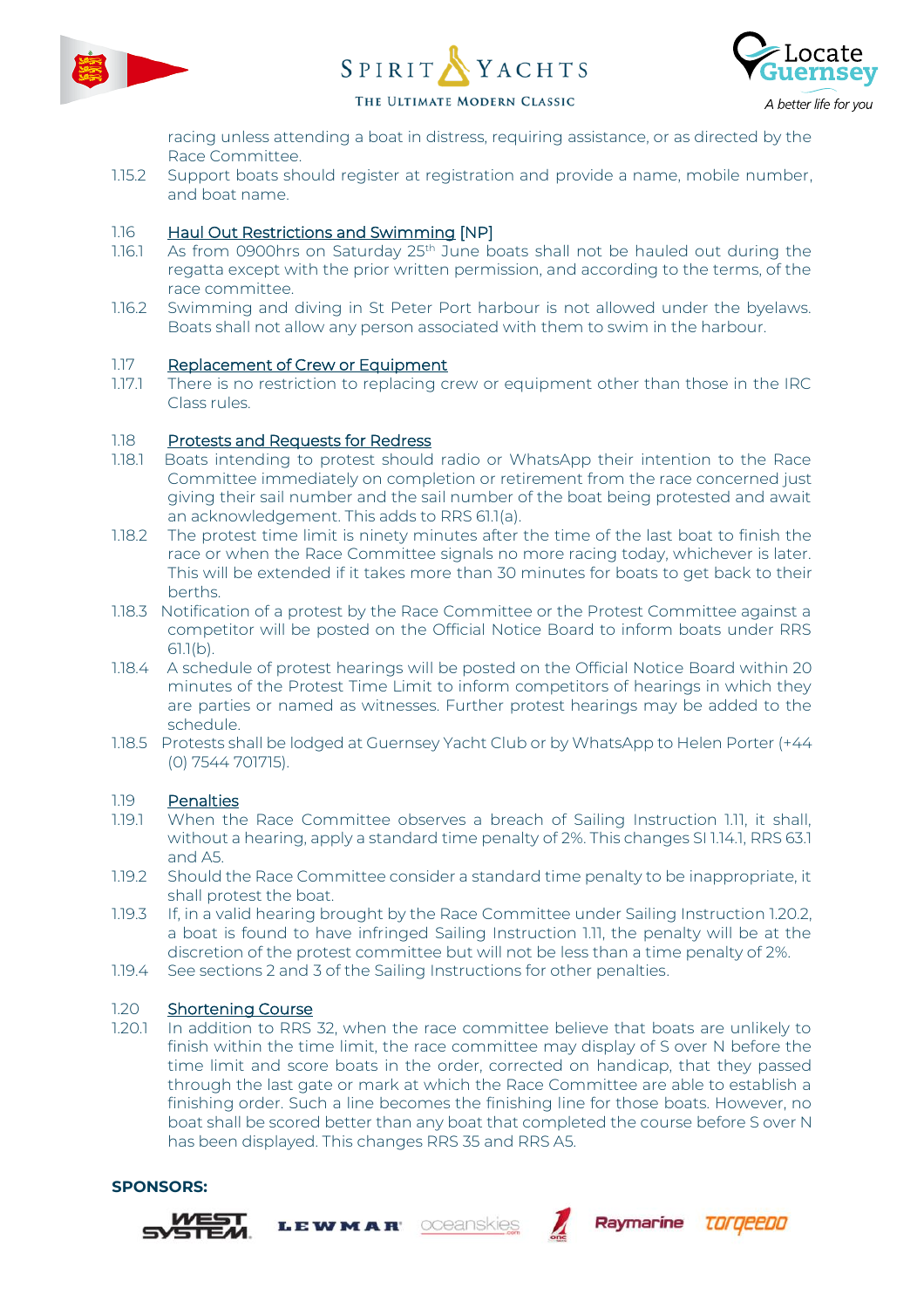





## 1.21 Prizes

1.21.1 The prizegiving will take place at the The Old Government House Hotel on Friday 1st July. The target time is 1900. Further details will be provided.

## 2 INSHORE RACE SECTION

## 2.1 Additional Rules

2.1.1 The rules in section 2 will only apply to those races that are inshore races.

## 2.2 Courses

- 2.2.1 Courses will be advised by VHF and WhatsApp immediately after the Orange Flag has been displayed, using the Mark List in Appendix A.
- 2.2.2 The course axis and distance shall be provided by the Race Committee for windward / leeward courses when using laid inflatable marks.
- 2.2.3 The description and colour of any laid inflatable mark that is to be used shall be provided by the Race Committee using VHF.
- 2.2.4 The Gate, if used, will be the Starting Line.

## 2.3 The Start

2.3.1 The starting line to be used and its approximate location will be advised at the morning briefing and confirmed on VHF.

## 2.4 Change of the Next Leg of the Course

- 2.4.1 The Race Committee may use VHF to assist in communicating the change of the next leg of the course. Any changes in the colour of a new mark will be advised by the Race Committee using VHF. This adds to RRS 33.
- 2.4.2 Except at the gate, boats shall pass between the race committee vessel signalling the change of the next leg and the nearby mark, leaving the mark on the original required side and the race committee vessel on the opposite side. This changes RRS 28.1.

## 2.5 The Finish

2.5.1 The finishing line to be used will advised with the course.

## 2.6 Time Limit

2.6.1 The time limits will be: (Changes RRS 35 and A5):

**LEWMAR** 

| Type of Race           | <b>Target Time</b> | Time Limit for<br>the First Finisher | Time limit to finish<br>after first boat sails<br>the course and<br>finishes |
|------------------------|--------------------|--------------------------------------|------------------------------------------------------------------------------|
| Short Inshore<br>Races | 90 minutes         | 120 minutes                          | 60 minutes                                                                   |
| Long Inshore<br>Races  | 180 minutes        | 240 minutes                          | 120 minutes                                                                  |

## 2.7 Inshore Race Penalties

2.7.1 RRS 44.1 is changed so that for Part 2 rule infringements outside the zone, the penalty shall be a One-Turn Penalty. The penalty for Part 2 rule infringements inside the zone shall be a Two-Turn Penalty in accordance with RRS 44.1.

oceanskies

Raymarine

torgeepo



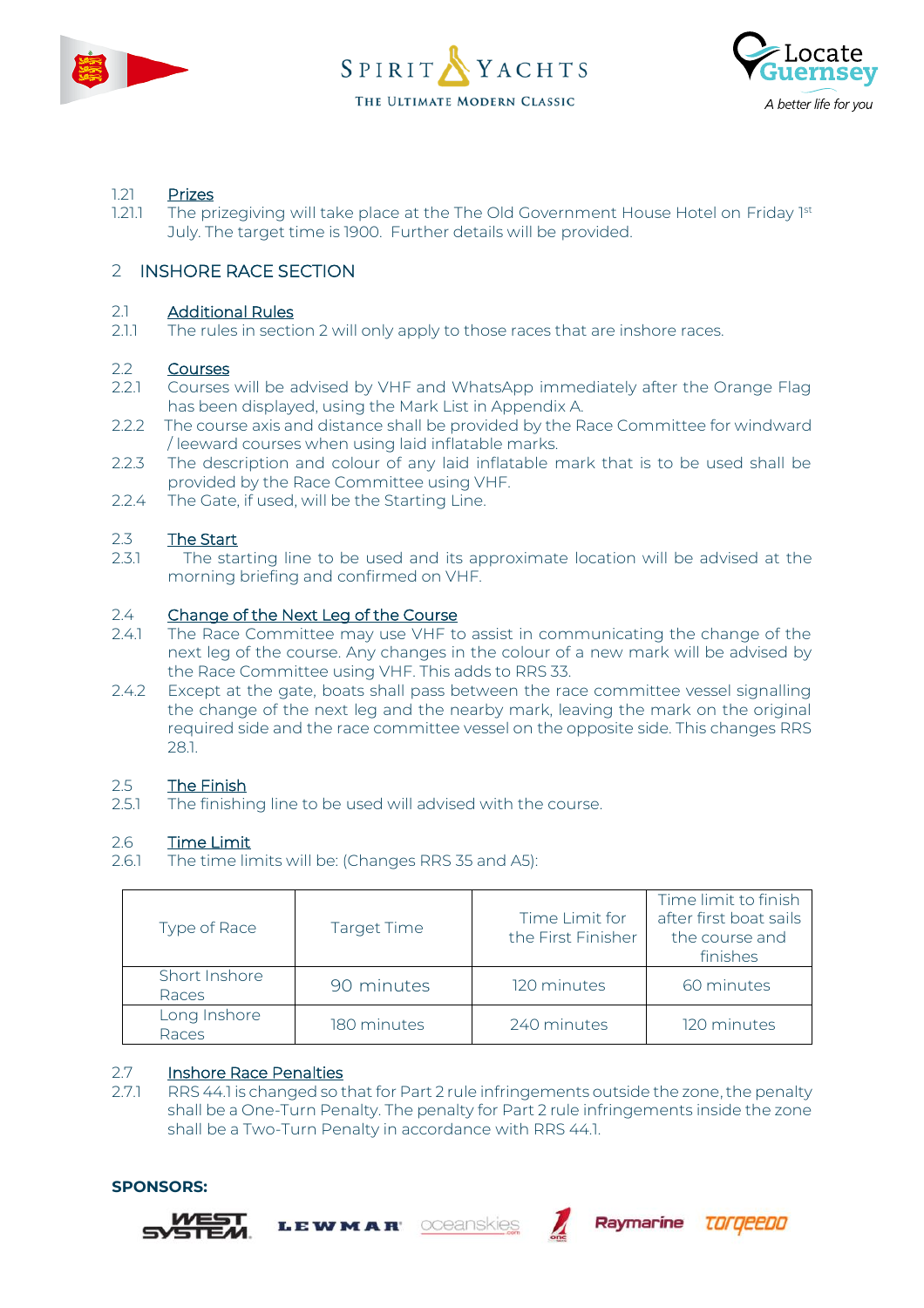





Raymarine **TOFGEEDO** 

2.7.2 Penalties for breaches of the rules, other than Parts 1 and 2, are at the discretion of the protest committee. This changes RRS 64.1(a).

oceanskies

LEWMAR



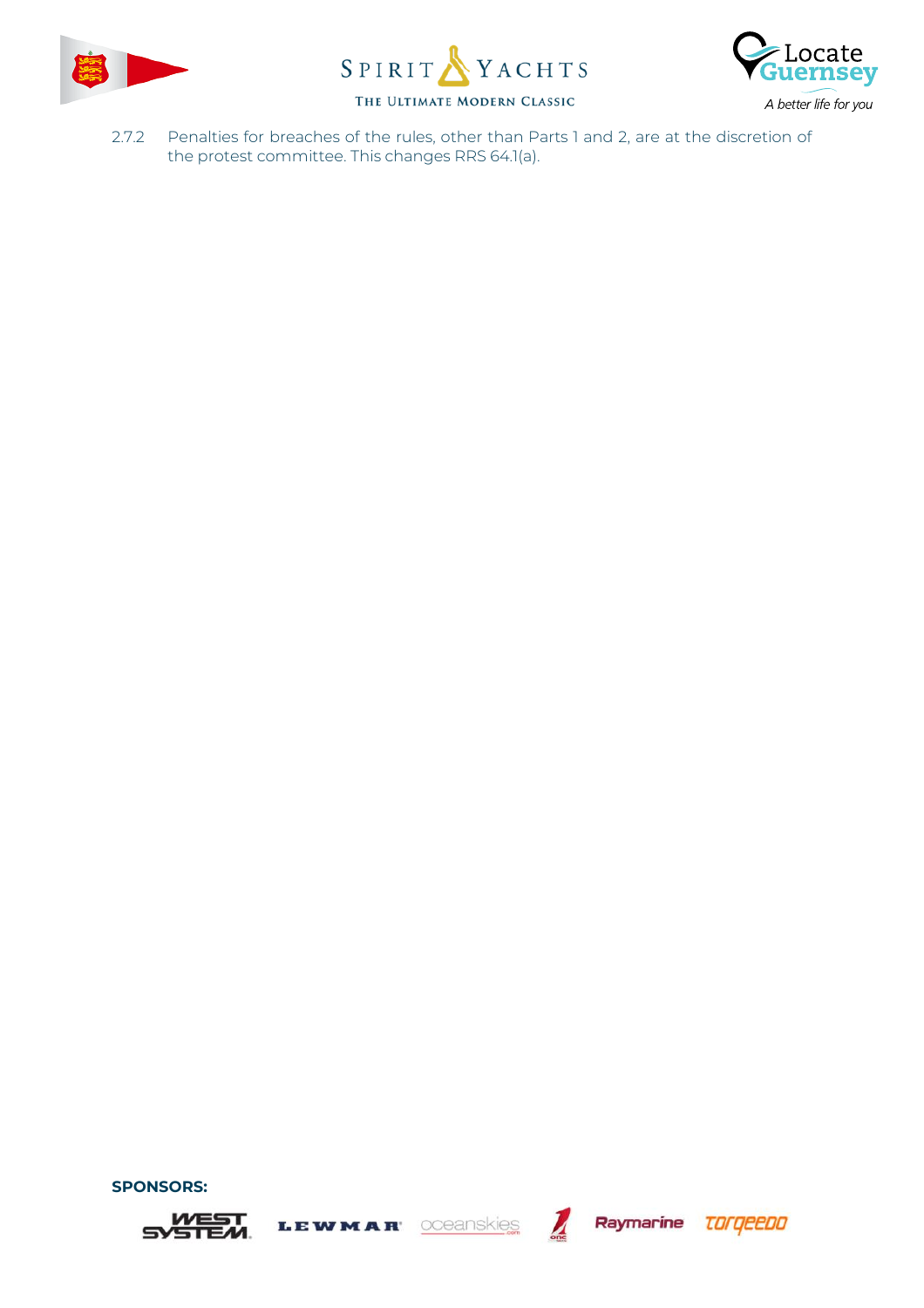





## 3 PASSAGE RACES

## 3.1 Additional Rules

3.1.1 The rules in section 3 will only apply to the Passage Races.

## 3.2 The Start<br>321 The Starti

The Starting line to be used will be published with the course.

## 3.3 Courses

3.3.1 The proposed courses for the Passage Races will be published by 1800 the day before the race and the actual course confirmed at the Race briefing on the day of the race.

## 3.4 Change of the Course

### Adding to RRS 33:

(d) During the passage races the Race Committee may change the course or change the next mark or waypoint as appropriate at any rounding mark or waypoint. A committee vessel stationed near the mark or waypoint will display flags "C and D", make repetitive sound signals and announce the change of the course on VHF Channel 37.

## 3.5 The Finish

3.5.1 The finishing line will be announced with the course.

## 3.6 The Time Limit

3.6.1 The absolute time limit for all boats for the Passage Races is 1800hrs

### 3.7 Reporting

- 3.7.1 At the request of the Race Committee a boat shall provide progress reports by text message or WhatsApp to Roger Wilson (+44 (0) 781229621).
- 3.7.2 All vessels equipped with AIS should ensure that it is switched on and in transmit mode for the passage races" [NP]

## 3.8 Proof of Sailing the Course

- 3.8.1 For waypoints, and if a mark is not seen, the Race Committee may require proof of sailing the course (See Addendum B – Offshore Course Design Using Waypoints) and may request the GPS track from the boat. This is best done by taking a photograph of the boat's chart-plotter showing the boat's track and position the correct side of the waypoint, including the time and the boat's latitude and longitude.
- 3.8.2 When the Race Committee is not satisfied that a boat has passed a mark or waypoint correctly it may protest her. The onus for satisfying the protest committee that the mark or waypoint was rounded correctly is on the boat.

## 3.9 Passage Race Penalties

3.9.1 For the purposes of RRS 44.1 the penalty shall be 120 seconds added to the boats elapsed time. A boat that takes a penalty shall act in accordance with RRS 44.3 (a) & (b) (Scoring Penalty).

oceanskies

**LEWMAR** 

Penalties for breaches of the rules, other than Parts 1 and 2 are at the discretion of the protest committee. This changes Rule 64.1(a).

Raymarine

torgeepo

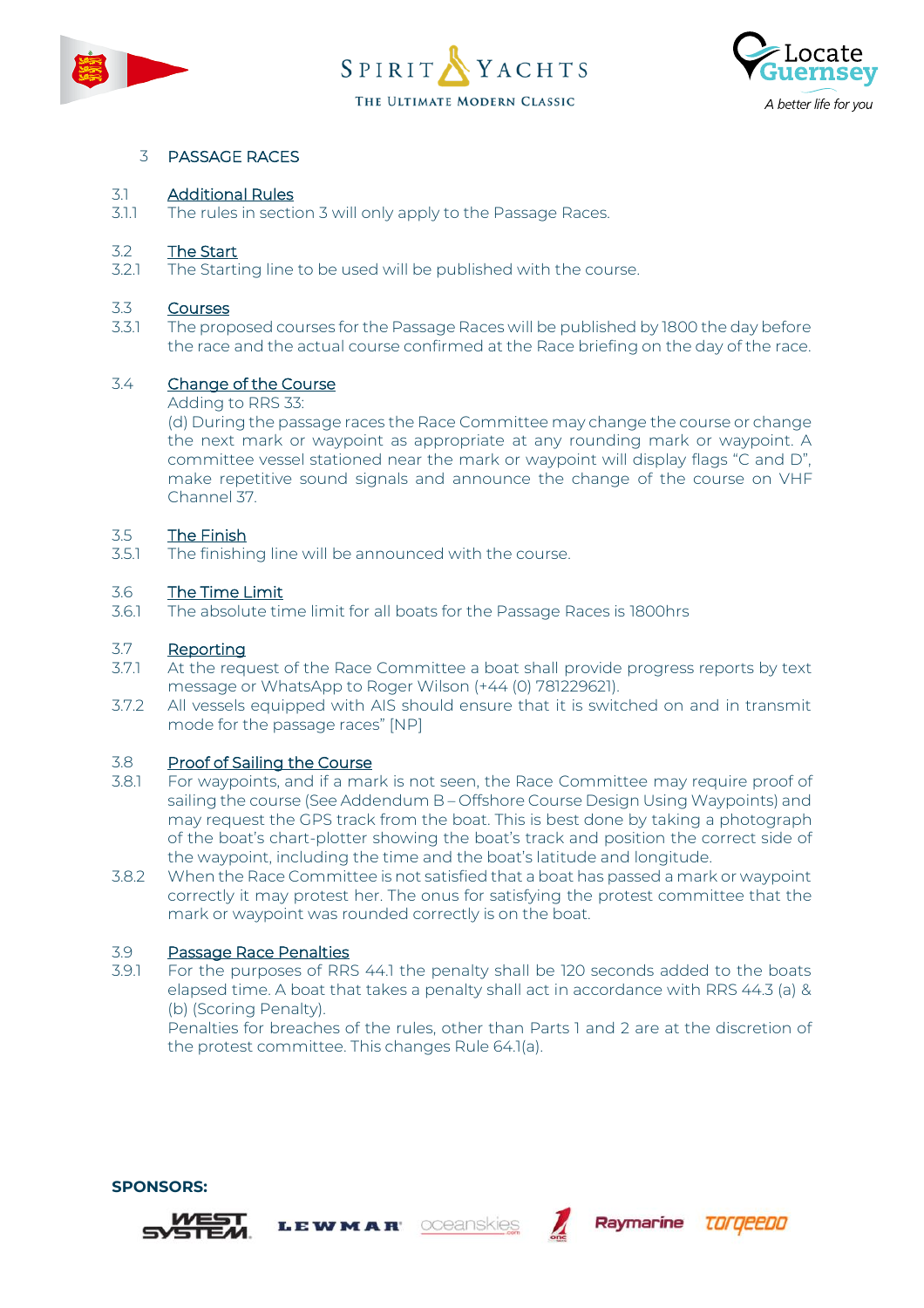





# SPIRIT YACHTS GUERNSEY REGATTA 2022

## DESCRIPTION OF MARKS & BUOYS

*Positions for these marks are approximate*

|                   |                       |                                   | Lat<br>$\mathsf{N}$ | Long W                  |
|-------------------|-----------------------|-----------------------------------|---------------------|-------------------------|
| Mark              | Name of Mark          | Description                       | $\circ$             | $\circ$                 |
| $\forall$         | Anfre Beacon          | Rock and Post                     | 26.5<br>49          | 31.4<br>02              |
| B                 | <b>Brehon Buoy</b>    | Permanent Yellow Cylindrical Buoy | 49<br>28.1          | 29.4<br>O2              |
| $\mathsf{C}$      | Bec du Nez            | Extreme northern tip of Sark      | 27.2<br>49          | 22.1<br>02              |
| $\Box$            | Distance Mark         | Permanent Yellow Cylindrical Buoy | 27.12<br>49         | 31.32<br>O2             |
| E                 | Reffee Buoy           | Navigation Buoy, South Cardinal   | 27.8<br>49          | 31.2<br>O2              |
| $\overline{F}$    | Les Dents Buoy        | Race Buoy                         | 25.4<br>49          | 23.7<br>O2              |
| $\overline{G}$    | L'Etac de Sark        | Extreme Southern tip of Sark      | 49<br>24.1          | 22.0<br>O2              |
| H                 | Blanchard             | Navigation Buoy, East Cardinal    | 25.4<br>49          | 17.3<br>02              |
| J                 | St. Martins Buoy      | Race Buoy                         | 24.9<br>49          | 31.2<br>O2              |
| K                 | Gabrielle Buoy        | Permanent Yellow Cylindrical Buoy | 25.9<br>49          | 31.6<br>02              |
| L                 | Lower Heads Buoy      | Navigation Buoy, South Cardinal   | 25.9<br>49          | 28.5<br>02              |
| M                 | Windward Mark         | Inflatable Buoy                   | See S.I. 2.2 & 3.2  |                         |
| $\mathsf{N}$      | Aiguillons Buoy       | Permanent Yellow Cylindrical Buoy | 49 27.32            | 28.96<br>02             |
| $\bigcirc$        | Leeward Mark          | Inflatable Buoy                   | See S.I. 2.2 & 3.2  |                         |
| $\mathsf{P}$      | Port End Start Mark   | Inflatable Buoy                   | See S.I. 2.2 & 3.2  |                         |
| $\mathsf{Q}$      | Fourquies Buoy        | Navigation Buoy, North Cardinal   | 27.3<br>49          | $02 \quad 26.4$         |
| $\mathsf{R}$      | Laid Buoy or Waypoint | Inflatable Buoy or Waypoint       | 26.7<br>49          | 29.2<br>02              |
| $\overline{S}$    | Laid Buoy or Waypoint | Inflatable Buoy or Waypoint       | 23.7<br>49          | 30.0<br>O2              |
| $\overline{\top}$ | <b>Terres Point</b>   | Permanent Yellow Cylindrical Buoy | 26.7<br>49          | $\overline{31.5}$<br>02 |
| $\cup$            | <b>Fixed Mark</b>     | Permanent Yellow Cylindrical Buoy | 27.09<br>49         | 02 31.32                |
| $\vee$            | Vivian Buoy           | Permanent Yellow Cylindrical Buoy | 28.3<br>49          | 30.7<br>02              |
| W                 | Laid Mark             | Inflatable Buoy                   | 25.7<br>49          | O <sub>2</sub><br>30.8  |
| X                 | Laid Mark             | Inflatable Buoy                   | 49<br>27.25         | 02 30.3                 |
| Y                 | Laid Mark             | Inflatable Buoy                   | 26.8<br>49          | 30.3<br>O2              |
| $\overline{Z}$    | Laid Mark             | Inflatable Buoy                   | 26.3<br>49          | 30.5<br>O2              |
| $\mathbb{I}$      | Laid Mark or Waypoint | Inflatable Buoy or Waypoint       | 31.8<br>49          | 25.1<br>O2              |
| $\overline{2}$    | Laid Mark or Waypoint | Inflatable Buoy or Waypoint       | 31.3<br>49          | 22.0<br>O2              |
| $\overline{3}$    | Laid Mark or Waypoint | Inflatable Buoy or Waypoint       | 27.8<br>49          | 22.1<br>02              |
| $\overline{4}$    | Laid Mark or Waypoint | Inflatable Buoy or Waypoint       | 26.6<br>49          | 23.0<br>O2              |
|                   |                       |                                   |                     |                         |